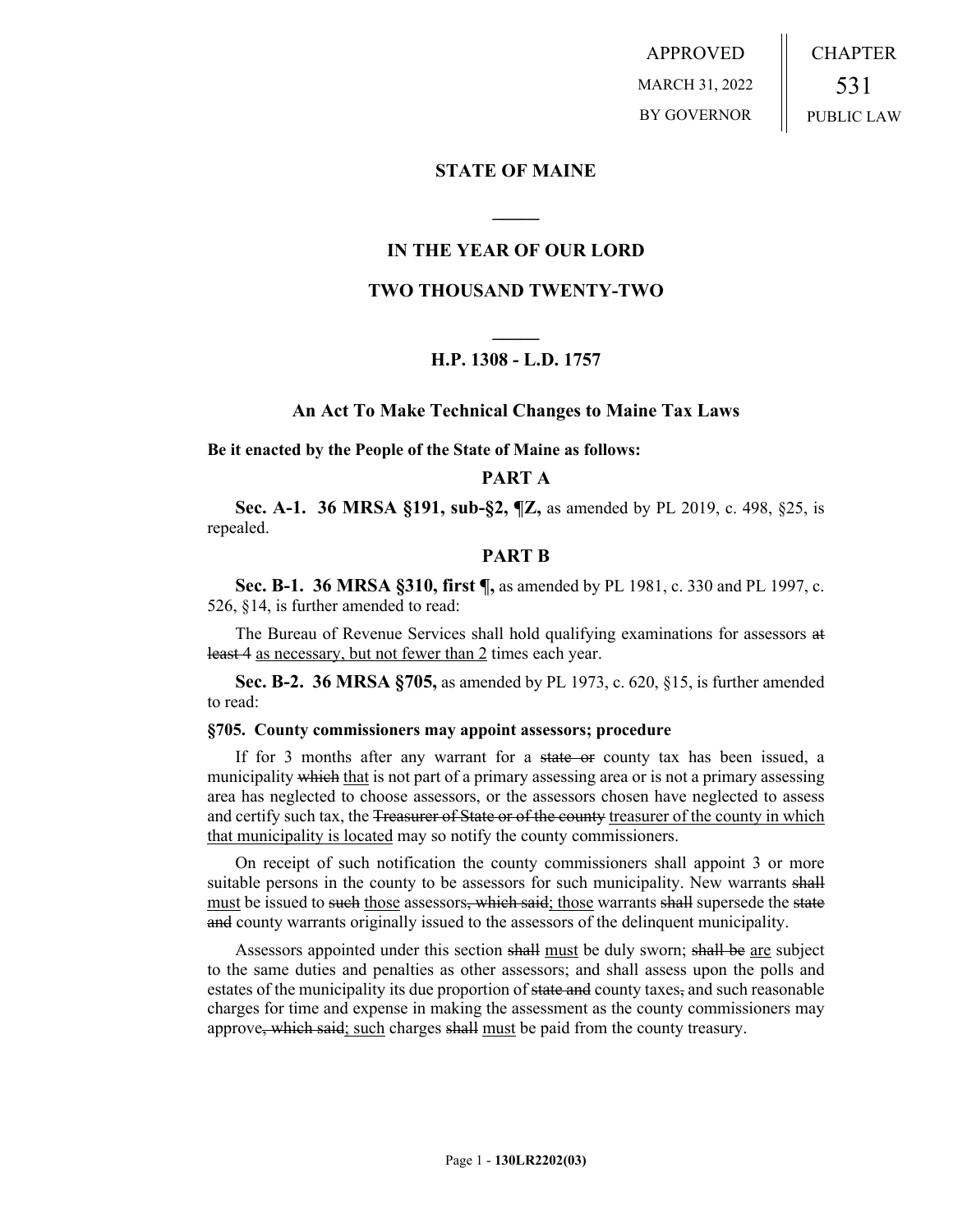**Sec. B-3. 36 MRSA §751** is amended to read:

#### **§751. State and county County taxes; collection**

State and county taxes shall be collected by the The tax collector and paid by him shall collect county taxes and pay those taxes to the treasurer of his the municipality as other taxes are paid.

**Sec. B-4. 36 MRSA §843, sub-§4,** as amended by PL 2019, c. 379, Pt. A, §5, is further amended to read:

**4. Payment requirements for taxpayers.** A taxpayer filing an appeal under this section must pay an amount of current taxes equal to the greater of the amount of taxes paid in the immediately preceding tax year, to the extent that amount does not exceed the amount of taxes due in the current tax year, and the amount of taxes in the current tax year that is not in dispute. If the taxpayer has filed an appeal under this section without having paid an amount of current taxes equal to the amount of taxes paid in the immediately preceding tax year, as long as that amount does not exceed the amount of taxes due in the current tax year or the amount of taxes in the current tax year not in dispute, whichever is greater, paying the appropriate amount of taxes by or after the due date or according to a payment schedule mutually agreed to in writing by the taxpayer and the municipal officers, the appeal process must be suspended until the taxes, together with any accrued interest and costs, have been paid. If an appeal is in process upon expiration of a due date or written payment schedule date for payment of taxes in a particular municipality, without the appropriate amount of taxes having been paid, whether the taxes are due for the year under appeal or a subsequent tax year, the appeal process must be suspended until the appropriate amount of taxes described in this subsection, together with any accrued interest and costs, has been paid. This subsection does not apply to property with a valuation of less than \$500,000.

**Sec. B-5. 36 MRSA §891** is amended to read:

#### **§891. Collection of delinquent state and county taxes**

When the time for the payment of a state or county tax has expired and it is unpaid, the Treasurer of State or of the county treasurer shall give notice thereof to the treasurer of any delinquent municipality, and unless such tax shall be is paid within 60 days, the Treasurer of State or of the county treasurer may issue his a warrant to the sheriff of the county, returnable in 90 days, requiring him the sheriff to levy by distress and sale upon the real and personal property of any of the inhabitants of the municipality. The sheriff or his the sheriff's deputy shall execute such warrants, observing the regulations provided for satisfying warrants against delinquent collectors prescribed by sections 803, 896 and 897.

**Sec. B-6. 36 MRSA §943, 5th ¶,** as amended by PL 1993, c. 422, §7, is further amended to read:

The municipal treasurer shall notify the party named on the tax lien mortgage and each record holder of a mortgage on the real estate not more than 45 days nor less than 30 days before the foreclosing date of the tax lien mortgage, in a writing signed by the treasurer or bearing the treasurer's facsimile signature and left at the holder's last and usual place of abode or sent by certified mail, return receipt requested, to the holder's last known address, of the impending automatic foreclosure and indicating the exact date of foreclosure. For sending this notice, the municipality is entitled to receive \$3 plus all certified mail, return receipt requested, fees. These costs must be added to and become a part of the tax. If